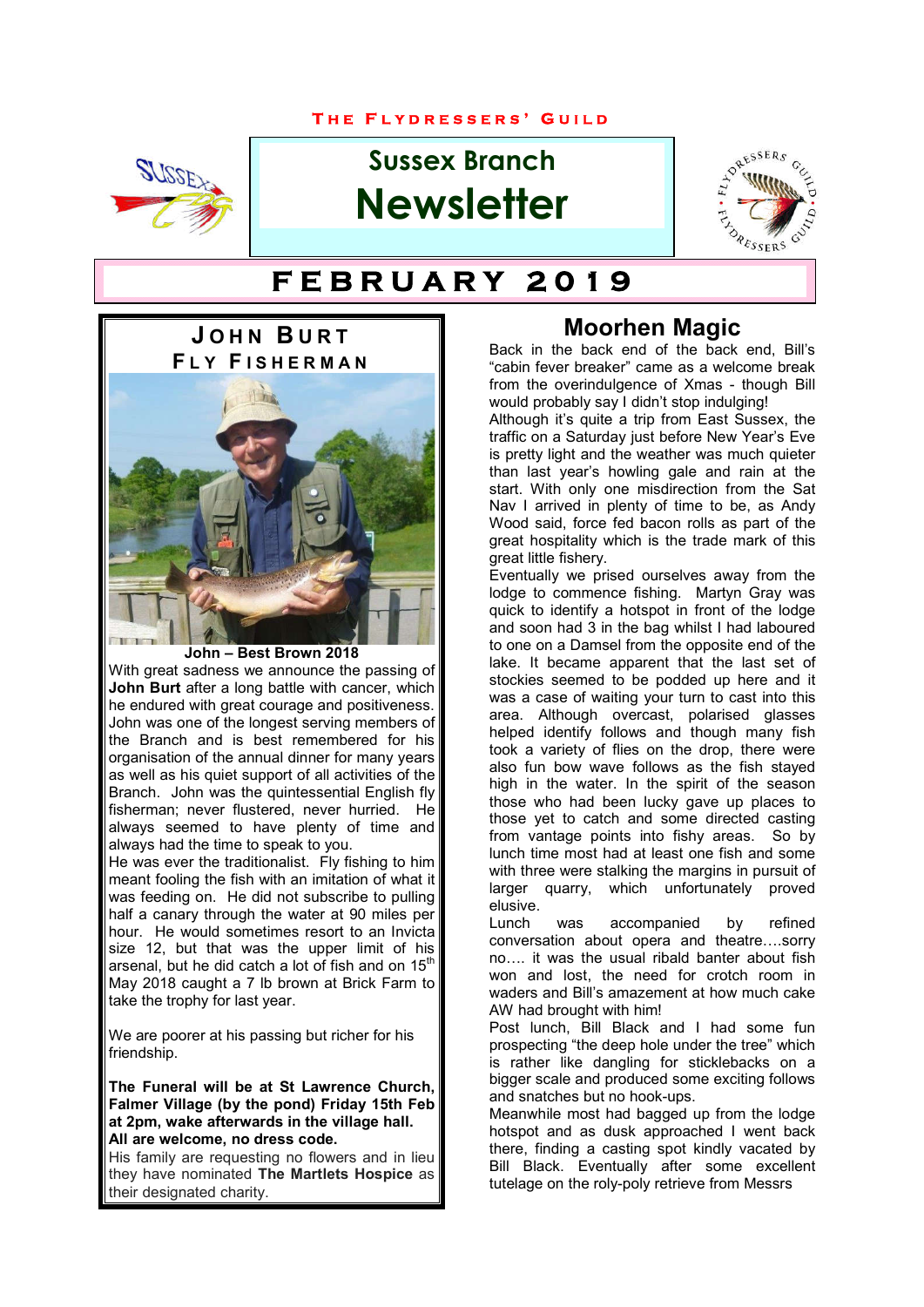Wood and Smith, my fourth fish totally ignored their advice and took a Humungous on the drop. So ended a great day for me and I think everyone else, so thank you Bill for organising it and to our hosts for their usual hospitality. If you get a chance – possibly on the Chairman's day in milder conditions – to sample the delights of this charming fishery I recommend you grab it.

*AW* 

**David Walker Beceives the Albert Horne Memorial trophy from Chairman Tony Woolnough**



**Alan Wells Receives the Jonathon Glover trophy from the Chairman**



### **FLY-TYING COMPETITION**

A reminder of this year's patterns<br>Novice **The Double Badger #10** The Double Badger #10 Intermediate **The Royal Wulff #10** Paraloop Olive #14

Three identical samples of each fly should be submitted by **Thursday 14th March 2019** to **Brian Hendry** or **Alan Middleton** or to Roy Gurney if they are not around.

### **Chairman's Chat**

Well this is unusual, even for me. A fish pass we designed in the Irish Republic which is so big, the locals call it the "Whale Pass"; it is the largest in Europe. The pass is in the form of a number of rock weirs, in all 132 m long with sides up to 5.0 m high. The length is due to the slope of 1:20, i.e. the difference in height of the water at the obstructing weir x 20. The pass has no facilities for adjusting the inflow or fish counting. Our recommended design was for a bottom baffle fish pass with resting pools, a fish counter and a low tilting gate at the upstream end to adjust the water intake as necessary. This option would have been built at a slope of 1:7 plus resting pools, i.e. under 50 m overall. Our design would have been less than half the cost of the "Whale".

The problem was the pass required the approval of Inland Fisheries Ireland and they wanted a rock ramp – it's only public money after all. We warned them that rock ramps are difficult to design both hydraulically and structurally – to no avail.

The lesson is that we don't design passes for fish but for the Approving Authorities.



**The Whale Pass, Bandon.** On my next trip to Ireland I think that I had better make sure that I am well disguised !!

*Tony W*

### **RETURN OF TROPHIES**

Would all holders of **ALL** trophies please return them by  $14<sup>th</sup>$  March 2019 on a Thursday evening in order that they can be engraved in time for presentation at the end of season gathering. Initially they can be given to Roy Gurney until a volunteer can be found to take over this task.

# **Brass Monkeys**

Alan Wells has had some problems with his email server (who hasn't?) and asks if anyone who has **NOT** received details of the above to contact him at wellsywells@btinternet.com and let him know. He will resend and also make sure his e-mail contact list is up-to-date.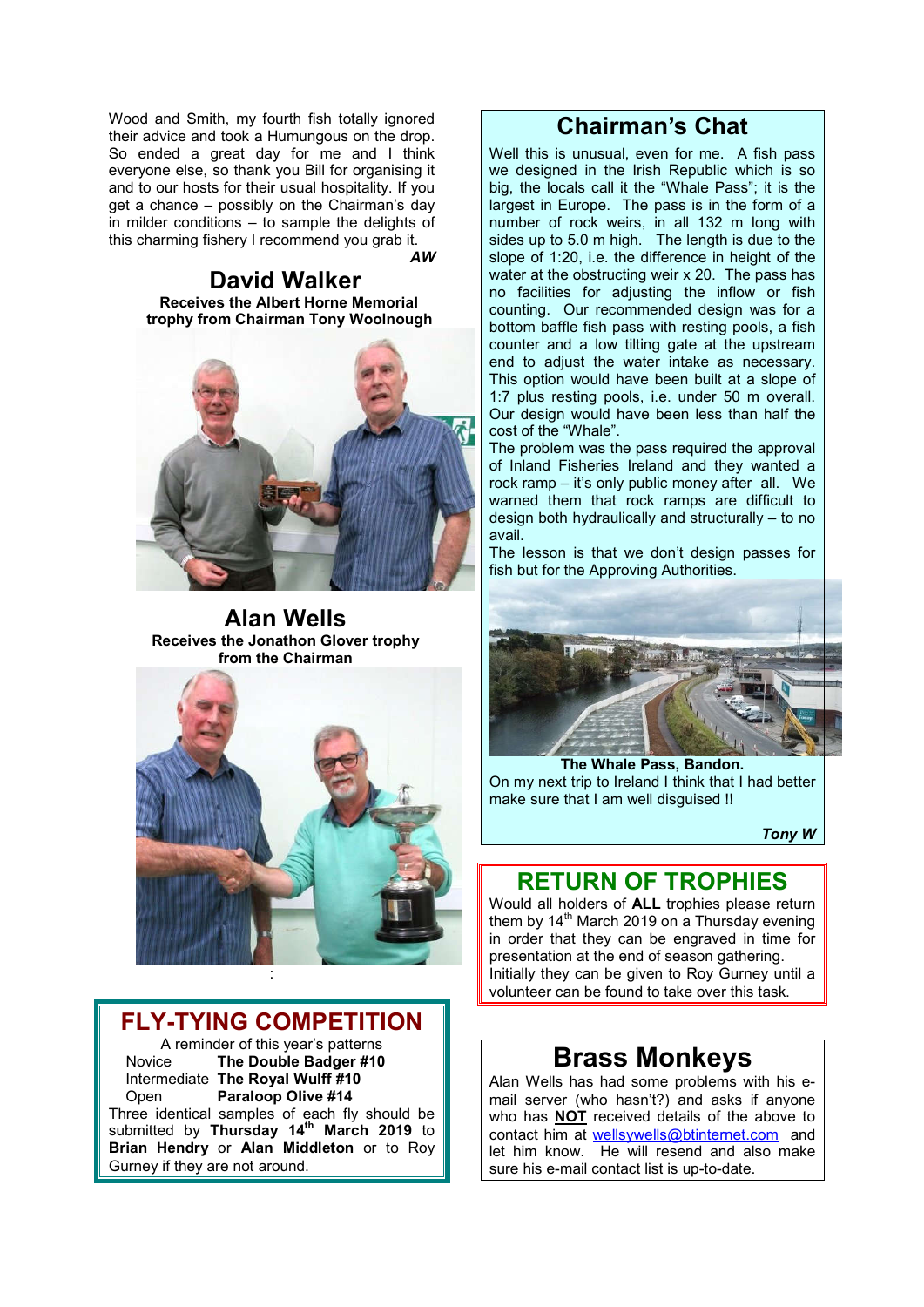### **Ray's Ramblings**

In the late eighties and early nineties there was an invitation-only competition held each year at Dever Springs sponsored by Wilcon Homes, but in 1992 this arrangement changed and anyone could enter the eliminators that were held across the country. I put my name down for the Chalk Springs event held in May and out of the twenty or so anglers managed fourth place and a spot in the final that was being held at Ringstead Grange, a thirty acre fishery near Kettering. The format of the competition for the 72 anglers taking part was that you would fish ten pegs around the lake - five in the morning and five in the afternoon - spending thirty minutes on each peg, and points would be awarded for position in each of the two sessions based on numbers of fish caught, with the lowest overall points winning. I had one good peg in the morning and managed to get nine fish, as well as being broken twice and losing another fish in that thirty minutes, so that by lunchtime I was in first place earning one point.

In the afternoon I fished five different pegs on the opposite side of the lake. Being a catch and release match, things obviously got tougher and it was not helped when, on the third peg, I hooked a fish on a dry fly only for it to come off.

I was still blank as I went to the last peg in front of the lodge but my luck changed as I managed to get three fish before the end and this put me in fourth place in the afternoon session and, with a total of five points, top rod overall - well ahead of the next competitor with twenty two points.

The following year, 1993, the competition was sponsored by Airflo and I again fished the heat at Chalk Springs, this time coming third, so qualifying for the final which was being held at Bushyleaze in Gloucestershire. This time six pegs were fished in both the morning and afternoon sessions.

In the morning I caught four fish and lost another two on my first three pegs and ended up in ninth place. In the afternoon I had one good peg and got five fish and lost one to give me a first place but the poor result in the morning meant I could only manage fourth place overall.

That same year I fished a few times at Dever Springs and on one of those days lost the biggest trout I am ever likely to hook. It was a very windy day and although the water was clear, because of the wind it was difficult to spot fish in the big lake, so I went and fished the smaller Spring Lake, where it was more sheltered. I soon caught a rainbow just under 4 lb and a brown of over 4 lb and then looked for something bigger. Two other anglers passed me and enquired whether I had seen "Jumbo". I took this to mean a larger than average fish and had to admit that I had not. However, soon after they had passed on a huge fish appeared and for once I put the fly right in it's path and it sank

just in front of it. I saw the mouth open and close and struck. On feeling the hook the fish then ran the whole length of the lake despite extensive pressure and buried itself in the rushes by the entrance gate and smashed me. I reckon that fish was well over 20lbs and although I took two more rainbows of 11 lb and 9 lb that day and a few weeks later one of over 15 lb I can still clearly remember seeing that huge fish take the fly and the ensuing battle.

**Paul Lawrence**

*RB*

Our speaker for December was Paul Lawrence, who ran the clinic at IFish.



 He entertained us with some excellent tips and tricks in fly-tying and made light of some of the most exasperating techniques such as weaving bodies.



### **SPRING AUCTION THURSDAY 21st March**

Make a note In your diary to bring along all the friends and acquaintances you can to our auction, which includes more items from Brian Raw's estate and many more desirable lots. Catalogues should be available by the end of February and can be accessed and downloaded from our website www.sussexflydressers.org.uk when ready. Hard copies can be obtained from Roy Gurney at fdgsussex@gmail.com or phone **01273 581519**